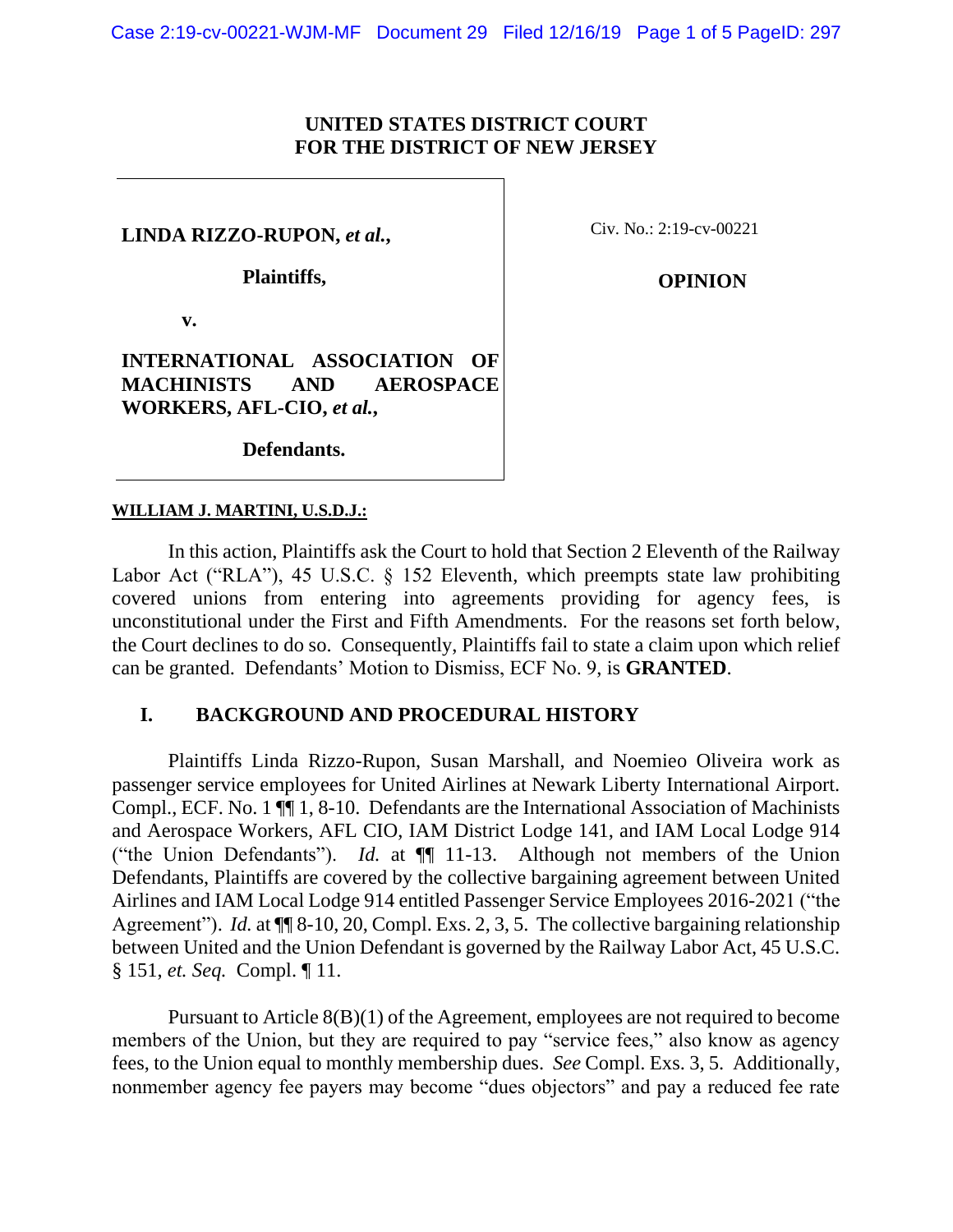for expenses only directly related to collective bargaining matters. Compl. Ex. 5, pp. 3, 5. The parties agree that New Jersey has not enacted a "right-to-work" law—that is, a prohibition on unions from negotiating contracts with employers that require all members who benefit from the union contract to contribute to the costs of union representation. *See* Def.'s Mot. 7; Pls'. Resp. 2.

Plaintiffs filed suit on January 8, 2019. ECF No. 1. Defendants filed their Motion to Dismiss on June 3, 2019. ECF No. 9. Plaintiffs' response deadline was delayed to allow the United States Attorney General to intervene if he chose to do so. ECF No. 16. The Attorney General did not do so. ECF No. 17. Plaintiffs filed their opposition on September 24, 2019. ECF No. 26. Defendants filed their reply on October 8, 2019. ECF No. 28.

# **II. STANDARD OF REVIEW**

Federal Rule of Civil Procedure 12(b)(6) provides for the dismissal of a complaint, in whole or in part, if the plaintiff fails to state a claim upon which relief can be granted. The moving party bears the burden of showing that no claim has been stated. *Hedges v. United States*, 404 F.3d 744, 750 (3d Cir. 2005). In deciding a motion to dismiss under Rule 12(b)(6), a court must take all allegations in the complaint as true and view them in the light most favorable to the plaintiff. *See Warth v. Seldin*, 422 U.S. 490, 501 (1975). "A Rule 12(b)(6) dismissal is appropriate if, as a matter of law, it is clear that no relief could be granted under any set of facts that could be proved consistent with the allegations." *Wilson v. Rackmill*, 878 F.2d 772, 774 (3d Cir. 1989).

# **III. DISCUSSION**

Defendants move to dismiss under Rule 12(b)(6) for failure to state a claim. Plaintiffs bring a First Amendment free speech challenge to the agency-fee provisions of the Railway Labor Act, 45 U.S.C. § 152 Eleventh, and argue that the Supreme Court's decision in *Janus v. AFSCME*, 138 S. Ct. 2448 (2018) requires that this Court find agency fees are unconstitutional as to employs covered by the Railway Labor Act. Plaintiffs ask for an injunction restraining the Union Defendants from forcing Plaintiffs to financially support the Union Defendants as a condition of employment and to award damages. Compl. 8-9. Defendants argue, in essence, that (1) Plaintiffs' First Amendment claims must fail because Defendants are not state actors and (2) even if Defendants were state actors, the Supreme Court's decision in *Railway Employees' Dept. v. Hanson*, 351 U.S. 225 (1956), upholding Section 2 Eleventh against an identical constitutional challenge, is binding on this Court. The Court addresses each argument.

# A. **State Action Doctrine**

The first issue is whether the Union Defendants, by entering into the Agreement providing for agency fees under Section 2 Eleventh of the RLA, have engaged in state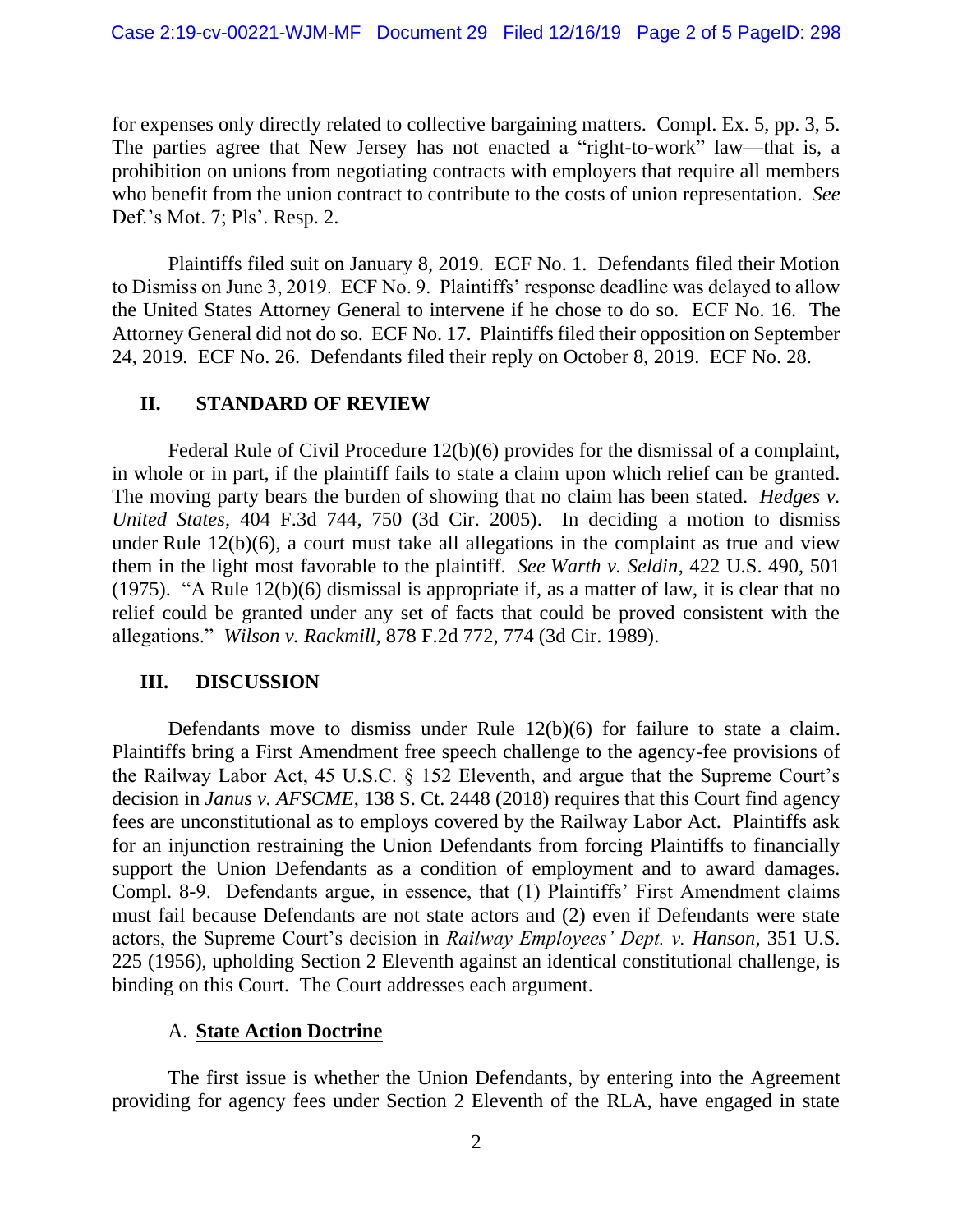action sufficient to raise a free speech claim. The First Amendment provides, in relevant part, that "Congress shall make no law . . . abridging freedom of speech." U.S. Const. amend. I. The Free Speech Clause prohibits only governmental abridgement of speech, not private abridgment of speech. *See Manhattan Community Access Corp. v. Halleck*, 139 S. Ct. 1921, 1928 (2019) ("By enforcing [the] constitutional boundary between the governmental and the private, the state-action doctrine protects a robust sphere of individual liberty."). "[A] private entity can qualify as a state actor in a few limited circumstances—including, for example, (i) when the private entity performs a traditional, exclusive public function  $\dots$  (ii) when the government compels the private entity to take a particular action . . . or (iii) when the government acts jointly with the private entity." *Id.* (internal citations omitted).

Plaintiffs do not contend that the Union Defendants fall into any of these categories. Rather, they argue that the Supreme Court's conclusion in *Hanson* that state action was present sufficient to reach the merits of employee-plaintiffs' free speech challenge to Section 2 Eleventh of the RLA, also follows from the facts of this case. The Supreme Court in *Hanson* found that state action was present because, although Section 2 Eleventh did not require private sector unions and employers to enter agreements providing for agency fees, it preempted Nebraska's right-to-work law. *See* 351 U.S. at 231-32. The *Hanson* Court explained that "[i]f private rights are being invaded, it is by force of an agreement made pursuant to federal law which expressly declares that state law is superseded." *Id.* at 233. This was sufficient for state action.

The parties agree that New Jersey has no right-to-work law. Consequently, because no New Jersey law is preempted by Section 2 Eleventh of the RLA, Plaintiffs possess no private rights implicated by the RLA. *Id.* at 232. The Third Circuit in *White v. Communication Workers of America* recognized that preemption of a contrary state law by federal law was central to the *Hanson* Court's finding of state action in the RLA context. 370 F.3d 346, 353 (2004). The Supreme Court's decision in *Janus* concerned only public sector unions and did not alter this logic. 138 S. Ct. 2448, 2479 (noting that "*Abood* [*v. Detroit Board of Education*, 431 U.S. 209 (1977)] failed to appreciate that a very different First Amendment question arises when a State *requires* its employees to pay agency fees."). Plaintiffs appear to argue that state action arises because the RLA preempts other states' right-to-work laws. Pls' Resp. 14. This argument is without merit. Plaintiffs in this matter, unlike in *Hanson*, do not argue that they possess a right-to-work consistent with any states' law, let alone the one wherein they are employed.

The agency fee provision at issue in this case is solely the result of a negotiated agreement between private parties—the Union Defendants and United Airlines. Section 2 Eleventh of the RLA permits, but does not compel, private parties to engage in negotiation for contracts that include an agency fee provision. New Jersey does not prohibit such negotiations. There is no state action upon which to premise a First Amendment free speech claim.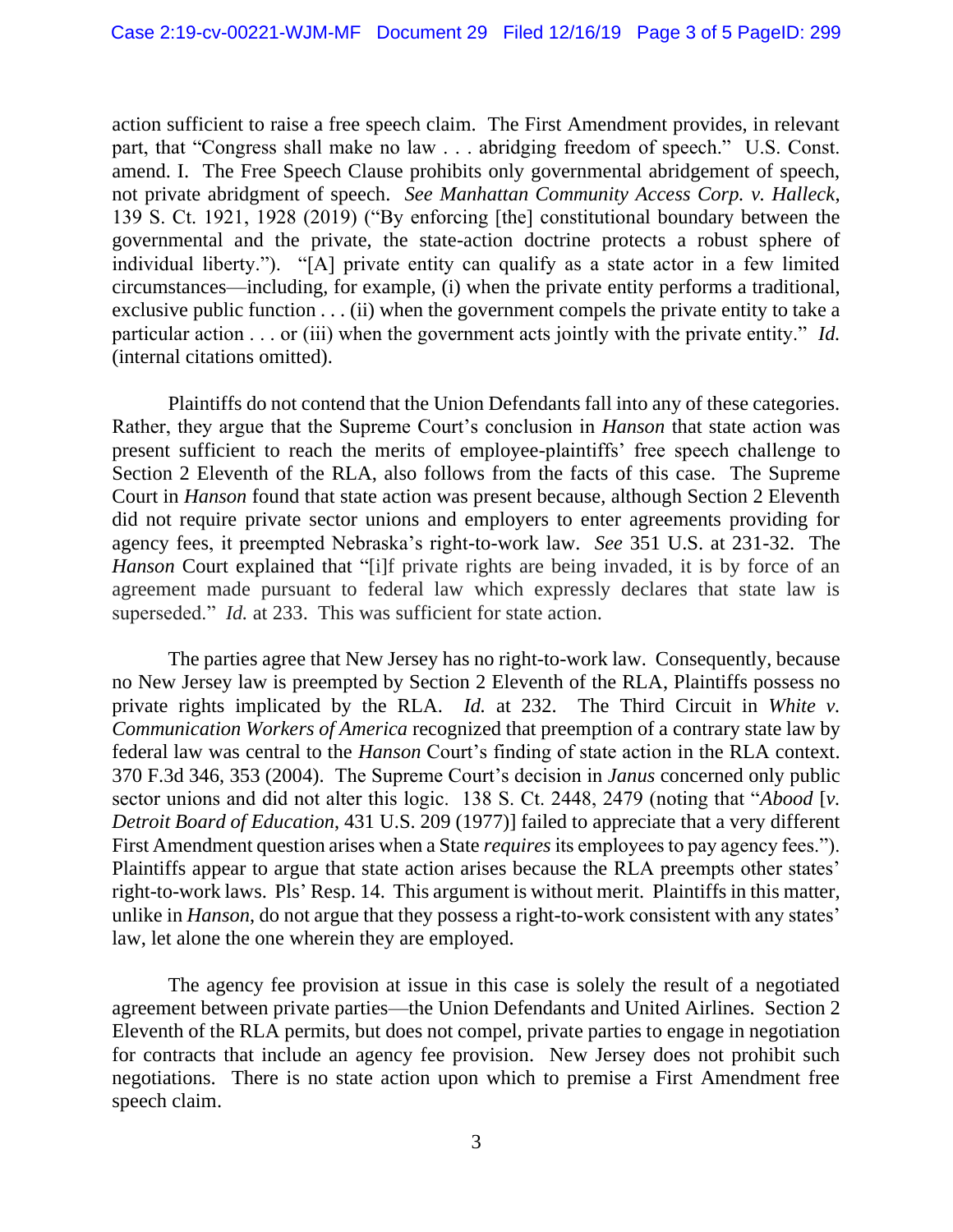#### B. *Railway Employees' Department v. Hanson* **is Binding on This Court**

The Supreme Court in *Hanson* upheld the constitutionality of Section 2 Eleventh of the RLA, stating explicitly "that the requirement for financial support of the collectivebargaining agency by all who receive the benefits of its work is within the power of Congress under the Commerce Clause and does not violate either the First or the Fifth Amendments." 351 U.S. at 238. Plaintiffs claim that the Supreme Court's decision in *Janus* overruled the Court's holding in *Hanson* and requires a finding that "agency fees are unconstitutional in the Railway Labor Act context." Compl. ¶ 32.

*Janus* did not overrule *Hanson*. *Janus* applies to public sector employees, not private sector employees. *See Janus*, 138 S. Ct. at 2476, 2473 (public-sector fees involve "the government . . . compel[ling] a person to pay for another party's speech," on matters involving "the budget of the government" and "the performance of government services"). The Court in *Janus* specifically differentiated between *Hanson*, which "involved Congress's '*bare authorization*' of *private-sector* union shops under the Railway Labor Act," and *Abood*, "which failed to appreciate that a very different First Amendment question arises when a State requires its employees to pay agency fees." *Id.* at 2479. With respect to a non-consenting employee, the Court held, "this arrangement [in the public sector] violates the free speech rights of nonmembers by compelling them to subsidize private speech on matters of substantial public concern." *Id.* at 2460. In short, *Janus* stands for the limited proposition that when a government entity and labor organization agree to require government employees to pay agency fees, the First Amendment is implicated in ways dramatically distinct from when agency fees are agreed to in the private sector. Because Plaintiffs here all work for a private company—United Airlines—*Janus* has no application.

Even if it could be argued that the legal reasoning behind binding precedent has been called into doubt by another line of cases, dismissal is still required. *See Rodriguez de Quijas v. Shearson/American Express Inc.*, 490 U.S. 477, 484 (1989) ("If a precedent of this Court has direct application in a case, yet appears to rest on reasons rejected in some other line of decisions, the Court of Appeals should follow the case which directly controls, leaving to this Court the prerogative of overruling its own decisions."). The parties agree that "it may be . . . that the Supreme Court will eventually overturn its prior holding . . . but the Supreme Court is the only body that can make that determination." Pls.' Resp. 15; Defs.' Reply 10. Because this Court is bound by the Supreme Court's decision in *Hanson* and its recent decision in *Janus* did not overrule *Hanson*, this Court declines to hold that Section 2 Eleventh of the Railway Labor Act ("RLA"), 45 U.S.C. § 152 Eleventh, is unconstitutional under the First and Fifth Amendments. 1

<sup>&</sup>lt;sup>1</sup> Plaintiffs' failure to mention their Fifth Amendment claim in their Response to Defendants' Motion to Dismiss constitutes abandonment and provides an alternative